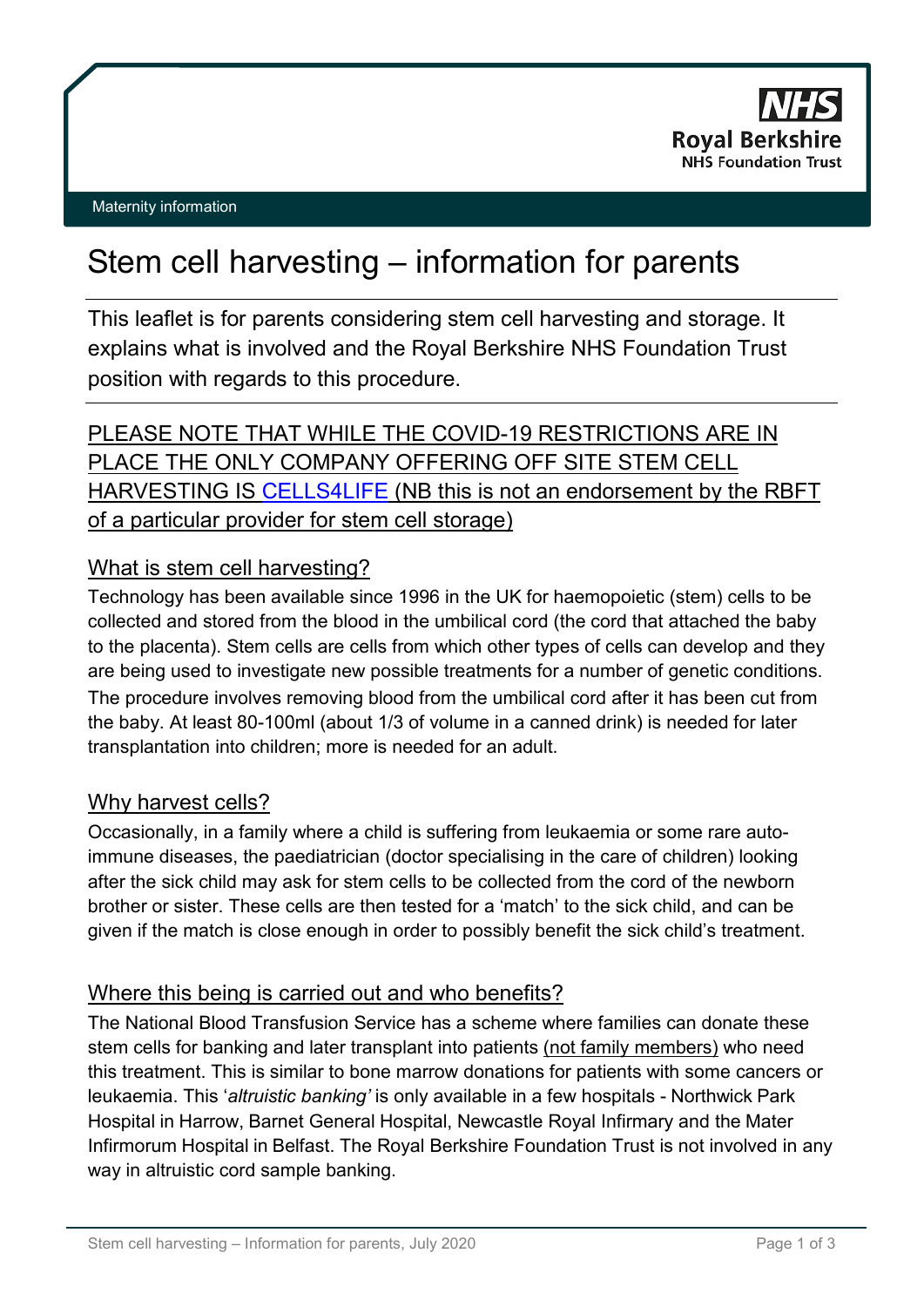The National Blood Transfusion Service cannot bank blood from new-born babies for their or their family's later use. This service is only available from some private commercial companies, see paragraph entitled *'What other options are available'* below.

#### What other options are available?

There are a number of commercial companies who offer banking for individual families, many of these can be found by using internet search engines.

#### How effective is stem cell storage?

These companies often suggest that the stem cells have enormous *potential* for curing serious and/or life-threatening diseases.

# What is the evidence?

The key word here is 'potential' as for many of these conditions, either:

- 1. there already exists an effective treatment, such as bone marrow transplants
- 2. there is no current research to suggest that stem cells might be an effective treatment option; or
- 3. Transplant of stem cells banked at birth is to say the least, unwise, as in some leukaemic conditions the gene predisposing (having a tendency) to the illness is present in stem cells.

# How is the blood collected if organised privately?

Staff employed by the Royal Berkshire Hospital will not take samples for parents who wish to 'bank' stem cells for the future as to do so require an institutional licence from the Human Tissue Authority, and for all practitioners to have completed highly specific training. Parents must not ask staff to 'help them' as if they do so they will be in breach of their employment contract and will be disciplined.

The blood has to be collected using a special kit supplied by the company, by a representative from the company, and is then delivered there for storage. Companies who offer storage facilities may offer a training session for partners (although the Trust does not permit partners to perform the collection of cord blood); Storage of the stem cells costs around £1200 for a 20 year term.

# Professional opinion

The Royal College of Midwives, American and European professional bodies for doctors and midwives and the Royal Berkshire NHS Foundation Trust do not support or recommend commercial stem cell banking. The Royal College of Obstetricians and Gynaecologists issued a document about stem cell banking during 2001, which was updated in 2006. The opinion is that there is little scientific evidence to recommend to families that banking stem cells for possible future use is valuable. The conditions that can be treated using stem cell technology are rare, and it is uncertain whether these cells